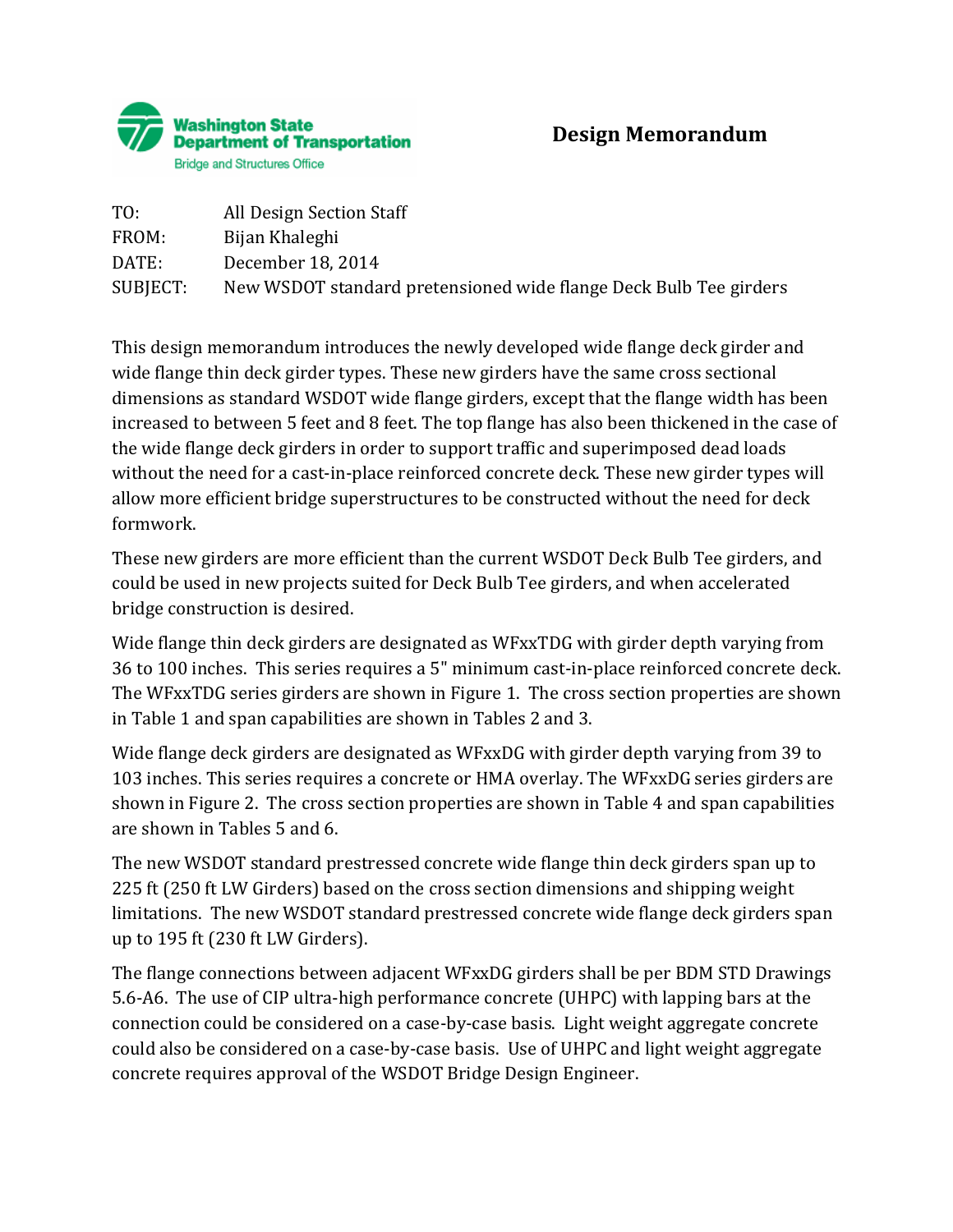

Figure 1: WFxxTDG Wide Flange Thin Deck Girders requiring 5" Minimum Cast-In-Place Concrete Deck.



Figure 2: WFxxDG Wide Flange Deck Girders Requiring Concrete or HMA Overlay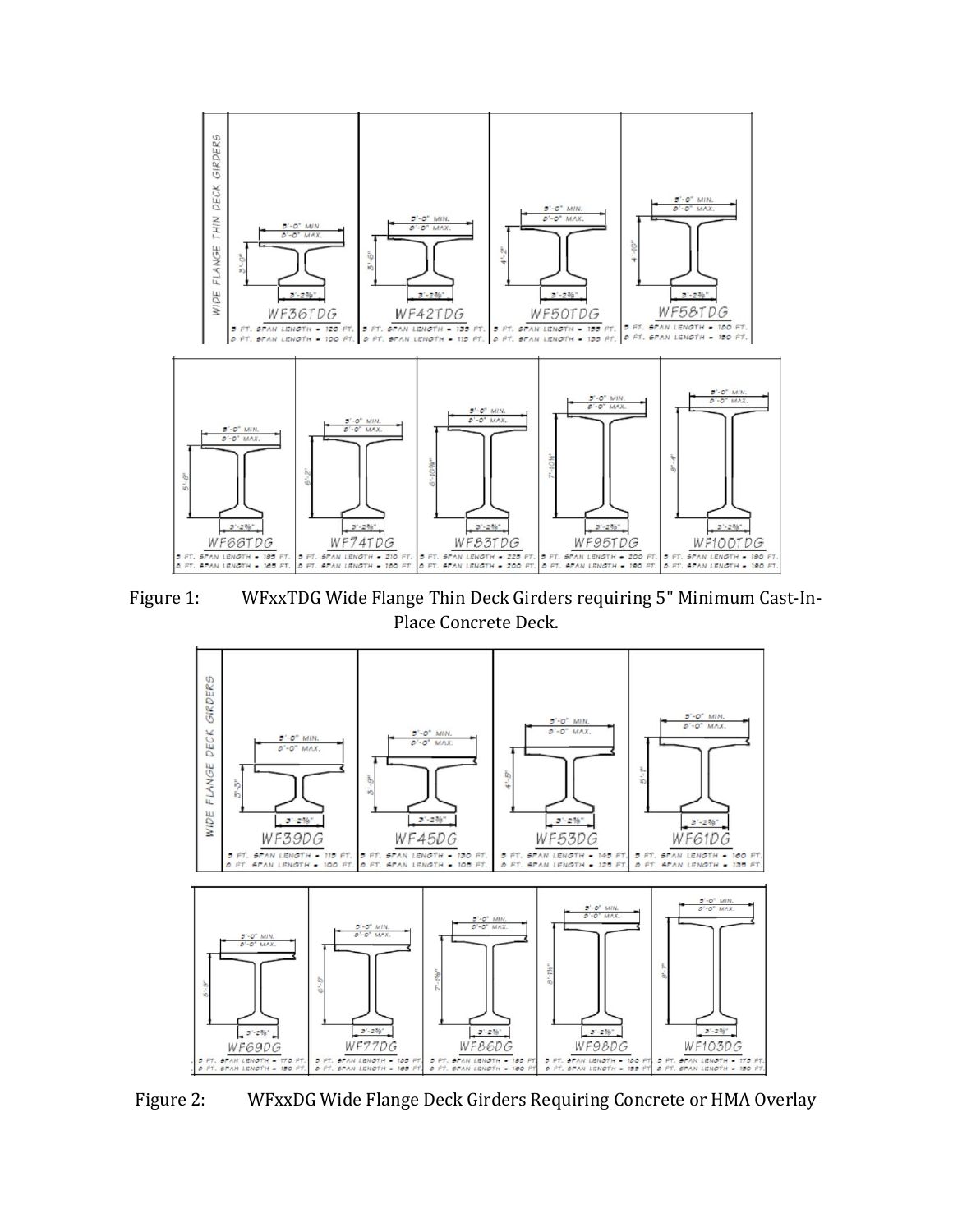|             |                |       |                 |                 |      | Wt. $w/$ | Wt. $w/$  |
|-------------|----------------|-------|-----------------|-----------------|------|----------|-----------|
| Girder Type | Flange         | Depth | Area            | Iz              | Yb   | Normal   | Light Wt. |
|             |                |       |                 |                 |      | Conc.    | Conc.     |
|             | Width          | in    | in <sup>2</sup> | in <sup>4</sup> | in   | k/ft     | k/ft      |
|             | 5              |       | 724             | 133,860         | 18.3 | 0.83     | 0.63      |
| WF36TDG     | 6              | 36    | 760             | 142,876         | 19.1 | 0.87     | 0.66      |
|             | $\overline{7}$ |       | 796             | 151,079         | 19.8 | 0.91     | 0.69      |
|             | $\, 8$         |       | 831             | 158,574         | 20.4 | 0.95     | 0.72      |
|             | $\overline{5}$ |       | 761             | 196,472         | 21.2 | 0.87     | 0.66      |
| WF42TDG     | 6              | 42    | 797             | 209,257         | 22.1 | 0.91     | 0.69      |
|             | $\overline{7}$ |       | 833             | 221,047         | 22.9 | 0.96     | 0.72      |
|             | 8              |       | 869             | 231,655         | 23.6 | 1.00     | 0.76      |
|             | 5              |       | 810             | 301,351         | 25.1 | 0.93     | 0.70      |
|             | 6              |       | 846             | 320,180         | 26.1 | 0.97     | 0.73      |
| WF50TDG     | $\overline{7}$ | 50    | 882             | 337,484         | 27.0 | 1.01     | 0.77      |
|             | $\, 8$         |       | 918             | 353,413         | 27.9 | 1.05     | 0.80      |
|             | $\overline{5}$ |       | 859             | 432,124         | 29.1 | 0.99     | 0.75      |
|             | 6              |       | 895             | 458,159         | 30.2 | 1.03     | 0.78      |
| WF58TDG     | $\overline{7}$ | 58    | 931             | 482,182         | 31.2 | 1.07     | 0.81      |
|             | 8              |       | 967             | 504,418         | 32.1 | 1.11     | 0.84      |
|             | 5              |       | 905             | 590,360         | 33.0 | 1.04     | 0.79      |
|             | 6              | 66    | 944             | 624,762         | 34.2 | 1.08     | 0.82      |
| WF66TDG     | $\overline{7}$ |       | 980             | 656,637         | 35.3 | 1.12     | 0.85      |
|             | $\, 8$         |       | 1016            | 686,254         | 36.3 | 1.17     | 0.88      |
|             | 5              |       | 957             | 777,629         | 36.9 | 1.10     | 0.83      |
|             | 6              |       | 993             | 821,556         | 38.2 | 1.14     | 0.86      |
| WF74TDG     | $\overline{7}$ | 74    | 1029            | 862,410         | 39.4 | 1.18     | 0.89      |
|             | 8              |       | 1065            | 900,502         | 40.5 | 1.22     | 0.92      |
|             | $\overline{5}$ |       | 1012            | 1,024,963       | 41.4 | 1.16     | 0.88      |
|             | 6              |       | 1048            | 1,080,991       | 42.7 | 1.20     | 0.91      |
| WF83TDG     | 7              | 83    | 1084            | 1,133,297       | 44.0 | 1.24     | 0.94      |
|             | 8              |       | 1120            | 1,182,242       | 45.2 | 1.28     | 0.92      |
|             | 5              |       | 1085            | 1,418,851       | 47.3 | 1.24     | 0.94      |
|             | 6              |       | 1121            | 1,493,290       | 48.8 | 1.29     | 0.97      |
| WF95TDG     | 7              | 95    | 1157            | 1,563,099       | 50.2 | 1.33     | 1.00      |
|             | 8              |       | 1193            | 1,528,697       | 51.5 | 1.37     | 1.04      |
|             | 5              |       | 1116            | 1,605,724       | 49.8 | 1.28     | 0.97      |
|             | 6              |       | 1152            | 1,688,602       | 51.3 | 1.32     | 1.00      |
| WF100TDG    | $\overline{7}$ | 100   |                 |                 |      |          |           |
|             |                |       | 1188            | 1,766,458       | 52.7 | 1.36     | 1.03      |
|             | 8              |       | 1224            | 1,839,735       | 54.1 | 1.40     | 1.06      |

Table 1: Section Properties of WFxxTDG Wide Flange Thin Deck Girders with 5" CIP <u>Topping</u>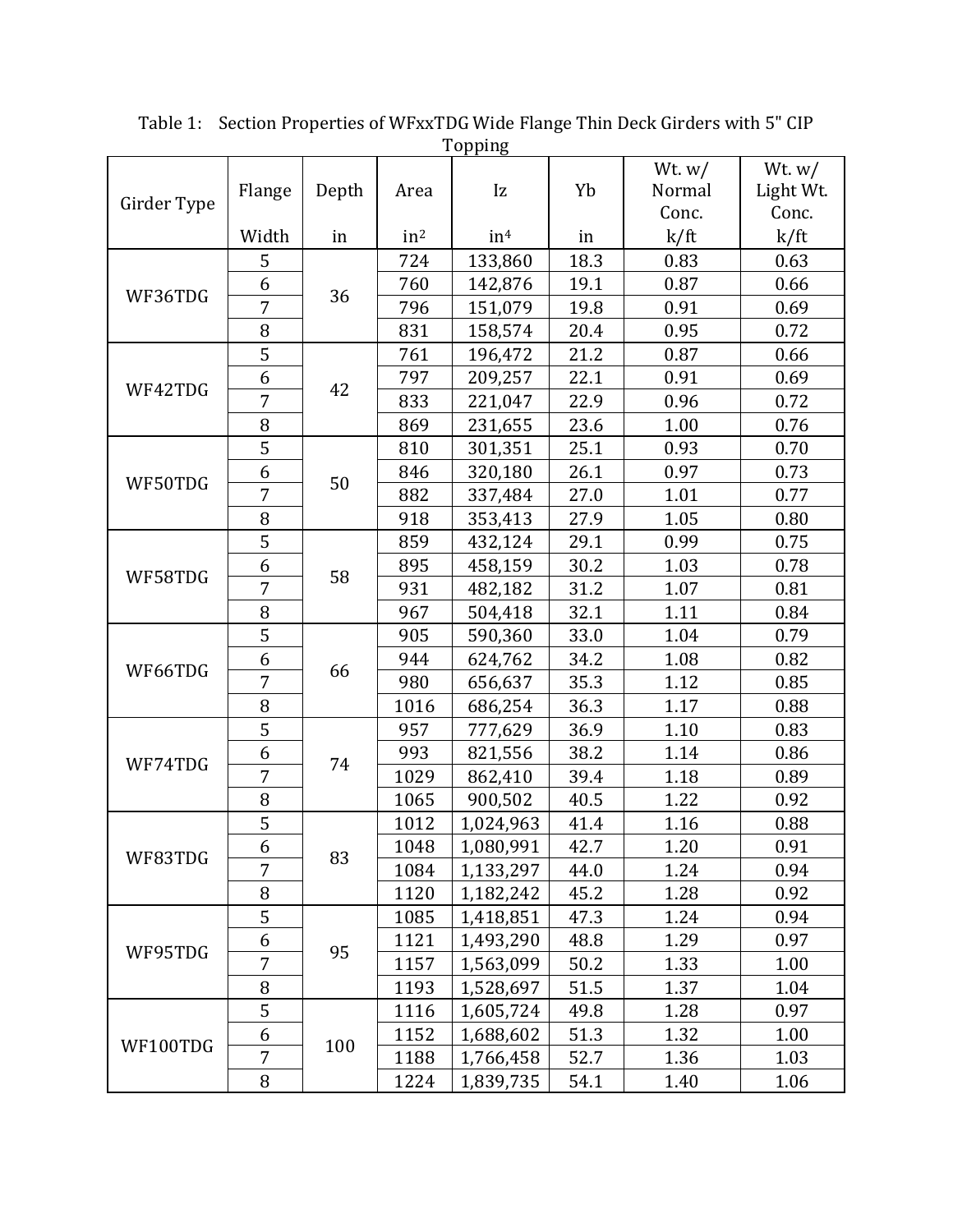| Girder Type | Girder            | <b>CL</b> Bearing | Topping and the concrete W/ Normal Weight concrete been<br>"A" Dim. (in) | Deck      | Shipping      |
|-------------|-------------------|-------------------|--------------------------------------------------------------------------|-----------|---------------|
|             | Spacing           | to CL             |                                                                          | Thickness | Weight (kips) |
|             | (f <sup>t</sup> ) | Bearing (ft)      |                                                                          | (in)      |               |
|             | 5                 | 100               | 9.75                                                                     | 5.00      | 65            |
| WF36TDG     | 6                 | 115               | 10.25                                                                    | 5.00      | 78            |
|             | $\overline{7}$    | 115               | 10.50                                                                    | 5.00      | 81            |
|             | 8                 | 110               | 10.75                                                                    | 5.00      | 81            |
|             | 5                 | 130               | 9.50                                                                     | 5.00      | 88            |
|             | 6                 | 140               | 10.25                                                                    | 5.00      | 99            |
| WF42TDG     | 7                 | 135               | 10.75                                                                    | 5.00      | 99            |
|             | 8                 | 125               | 11.00                                                                    | 5.00      | 96            |
|             | 5                 | 160               | 8.75                                                                     | 5.00      | 114           |
|             | 6                 | 160               | 9.75                                                                     | 5.00      | 119           |
| WF50TDG     | 7                 | 155               | 10.50                                                                    | 5.00      | 121           |
|             | 8                 | 145               | 11.00                                                                    | 5.00      | 118           |
|             | 5                 | 190               | 7.25                                                                     | 5.00      | 144           |
|             | 6                 | 185               | 8.75                                                                     | 5.00      | 146           |
| WF58TDG     | 7                 | 175               | 10.00                                                                    | 5.00      | 144           |
|             | 8                 | 165               | 10.50                                                                    | 5.00      | 140           |
|             | 5                 | 210               | 6.25                                                                     | 5.00      | 168           |
|             | 6                 | 215               | 7.75                                                                     | 5.00      | 179           |
| WF66TDG     | 7                 | 200               | 9.50                                                                     | 5.00      | 173           |
|             | 8                 | 190               | 10.50                                                                    | 5.00      | 170           |
|             | 5                 | 230               | 5.75                                                                     | 5.00      | 194           |
|             | 6                 | 225               | 7.00                                                                     | 5.00      | 197           |
| WF74TDG     | 7                 | 220               | 8.50                                                                     | 5.00      | 199           |
|             | 8                 | 210               | 9.75                                                                     | 5.00      | 197           |
|             | 5                 | 250               | 5.25                                                                     | 5.00      | 223           |
|             | 6                 | 245               | 6.25                                                                     | 5.00      | 225           |
| WF83TDG     | $\overline{7}$    | 235               | 7.75                                                                     | 5.00      | 224           |
|             | 8                 | 225               | 9.25                                                                     | 5.00      | 221           |
|             | 5                 | 215               | 6.00                                                                     | 5.00      | 206*          |
|             | 6                 | 225               | 7.00                                                                     | 5.00      | 222*          |
| WF95TDG     | 7                 | 225               | 7.75                                                                     | 5.00      | 235*          |
|             | 8                 | 230               | 8.50                                                                     | 5.00      | $242*$        |
|             | 5                 | 210               | 6.50                                                                     | 5.00      | 206*          |
|             | 6                 | 215               | 7.25                                                                     | 5.00      | 218*          |
| WF100TDG    | $\overline{7}$    | 225               | 7.50                                                                     | 5.00      | 236*          |
|             | 8                 | 225               | 8.50                                                                     | 5.00      | 243           |

Table 2: Span Capability of WFxxTDG Wide Flange Thin Deck Girders with 5" CIP Topping - Lightweight Concrete W/ Normal Weight Concrete Deck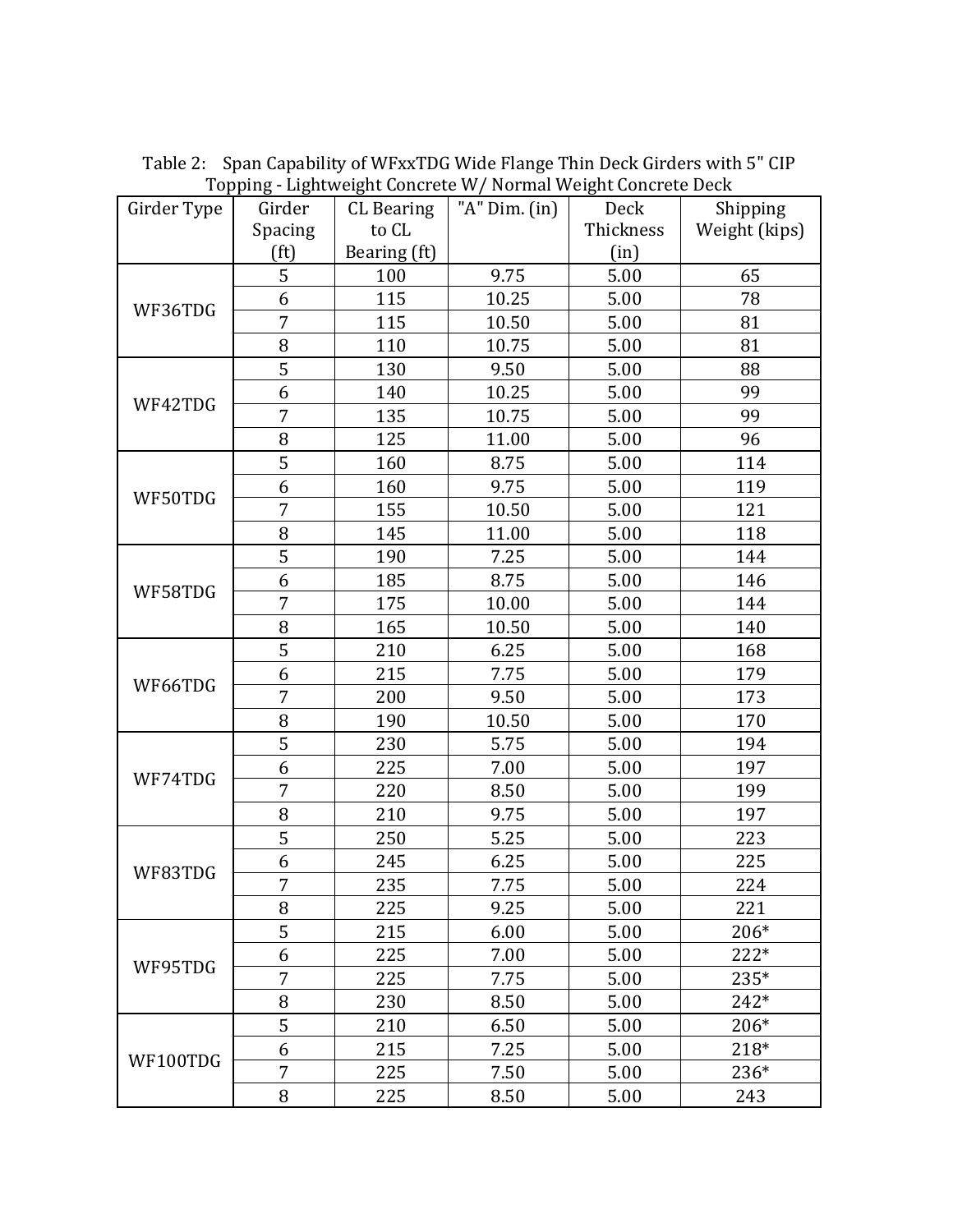| Girder   | $10^{p}$<br>Girder | $\cdots$<br>CL Bearing to | "A" Dim. | Deck      | Shipping      |
|----------|--------------------|---------------------------|----------|-----------|---------------|
| Type     | Spacing            | <b>CL</b> Bearing         | (in)     | Thickness | Weight (kips) |
|          | (f <sup>t</sup> )  | (f <sup>t</sup> )         |          | (in)      |               |
|          | 5                  | 120                       | 8.00     | 5.00      | 102           |
|          | 6                  | 110                       | 8.25     | 5.00      | 98            |
| WF36TDG  | $\overline{7}$     | 105                       | 8.50     | 5.00      | 98            |
|          | 8                  | 100                       | 8.75     | 5.00      | 98            |
|          | 5                  | 135                       | 7.75     | 5.00      | 120           |
| WF42TDG  | 6                  | 130                       | 8.25     | 5.00      | 121           |
|          | $\overline{7}$     | 120                       | 8.50     | 5.00      | 117           |
|          | 8                  | 115                       | 8.75     | 5.00      | 117           |
|          | 5                  | 155                       | 7.25     | 5.00      | 146           |
|          | 6                  | 150                       | 8.00     | 5.00      | 148           |
| WF50TDG  | $\overline{7}$     | 140                       | 8.50     | 5.00      | 144           |
|          | 8                  | 135                       | 8.75     | 5.00      | 145           |
|          | 5                  | 180                       | 6.25     | 5.00      | 180           |
|          | 6                  | 165                       | 7.50     | 5.00      | 172           |
| WF58TDG  | 7                  | 160                       | 8.25     | 5.00      | 173           |
|          | 8                  | 150                       | 8.50     | 5.00      | 169           |
|          | $\overline{5}$     | 195                       | 5.75     | 5.00      | 206           |
|          | 6                  | 185                       | 7.00     | 5.00      | 203           |
| WF66TDG  | 7                  | 175                       | 8.00     | 5.00      | 200           |
|          | 8                  | 165                       | 8.50     | 5.00      | 196           |
|          | 5                  | 210                       | 5.50     | 5.00      | 234           |
|          | 6                  | 200                       | 6.50     | 5.00      | 231           |
| WF74TDG  | 7                  | 190                       | 7.50     | 5.00      | 228           |
|          | 8                  | 180                       | 8.25     | 5.00      | 224           |
|          | 5                  | 225                       | 5.25     | 5.00      | 265           |
|          | 6                  | 220                       | 5.75     | 5.00      | 268           |
| WF83TDG  | $\overline{7}$     | 210                       | 7.00     | 5.00      | 265           |
|          | 8                  | 200                       | 8.00     | 5.00      | 261           |
|          | 5                  | 200                       | 5.25     | 5.00      | 253*          |
|          | 6                  | 205                       | 6.00     | 5.00      | 268           |
| WF95TDG  | 7                  | 200                       | 7.00     | 5.00      | 270           |
|          | 8                  | 190                       | 7.75     | 5.00      | 265           |
|          | 5                  | 190                       | 5.50     | 5.00      | 247*          |
|          | 6                  | 200                       | 6.25     | 5.00      | 270           |
| WF100TDG | 7                  | 195                       | 6.25     | 5.00      | 270           |
|          | 8                  | 190                       | 7.00     | 5.00      | 263           |

Table 3: Span Capability of WFxxTDG Wide Flange Thin Deck Girders with 5" CIP Topping - Normal Weight Concrete Girder and Deck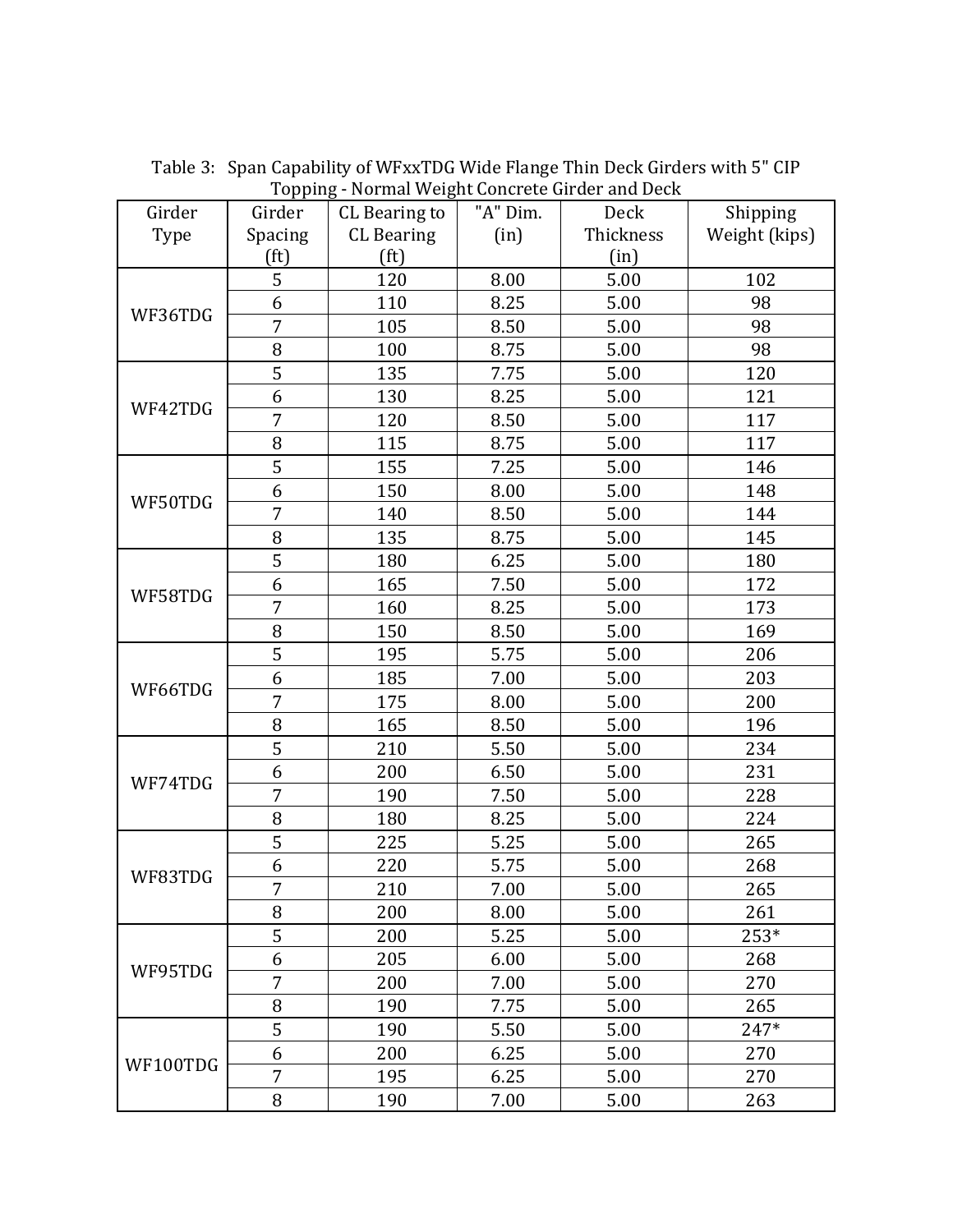| <b>Overlay</b> |                |       |                 |                 |       |                    |                       |
|----------------|----------------|-------|-----------------|-----------------|-------|--------------------|-----------------------|
| Girder         | Flange         | Depth | Area            | Iz              | Yb    | Wt. $w/$<br>Normal | Wt. $w/$<br>Light Wt. |
| Type           |                |       |                 |                 |       | Conc.              | Conc.                 |
|                | Width          | in    | in <sup>2</sup> | in <sup>4</sup> | in    | k/ft               | k/ft                  |
|                | 5              |       | 904             | 187,080         | 22.1  | 1.04               | 0.78                  |
|                | 6              |       | 976             | 220,122         | 23.2  | 1.12               | 0.85                  |
| WF39DG         | 7              | 39    | 1048            | 211,401         | 24.0  | 1.20               | 0.91                  |
|                | 8              |       | 1120            | 221,258         | 24.8  | 1.28               | 0.97                  |
|                | $\overline{5}$ |       | 941             | 268,767         | 25.5  | 1.08               | 0.82                  |
|                | 6              | 45    | 1013            | 287,201         | 26.7  | 1.16               | 0.90                  |
| WF45DG         | $\overline{7}$ |       | 1085            | 303,216         | 27.7  | 1.24               | 0.94                  |
|                | 8              |       | 1157            | 317,265         | 28.6  | 1.33               | 1.00                  |
|                | $\overline{5}$ |       | 990             | 403,778         | 29.9  | 1.14               | 0.86                  |
| WF53DG         | 6              | 53    | 1062            | 431,007         | 31.3  | 1.22               | 0.92                  |
|                | $\overline{7}$ |       | 1134            | 454,805         | 32.5  | 1.30               | 0.99                  |
|                | 8              |       | 1206            | 475,786         | 33.5  | 1.38               | 1.05                  |
|                | $\overline{5}$ | 61    | 1039            | 570,104         | 34.3  | 1.19               | 0.90                  |
| WF61DG         | 6              |       | 1111            | 608,015         | 35.9  | 1.27               | 0.97                  |
|                | $\overline{7}$ |       | 1183            | 641,336         | 37.2  | 1.36               | 1.03                  |
|                | 8              |       | 1255            | 670,857         | 38.4  | 1.44               | 1.09                  |
|                | 5              | 69    | 1088            | 769,358         | 38.7  | 1.25               | 0.95                  |
| WF69DG         | 6              |       | 1160            | 819,889         | 40.4  | 1.33               | 1.01                  |
|                | $\overline{7}$ |       | 1232            | 864,536         | 41.9  | 1.41               | 1.07                  |
|                | 8              |       | 1304            | 904,275         | 43.2  | 1.50               | 1.13                  |
|                | 5              |       | 1137            | 1,003,149       | 43.0  | 1.30               | 0.99                  |
| WF77DG         | 6              | 77    | 1210            | 1,069,052       | 44.9  | 1.39               | 1.05                  |
|                | $\overline{7}$ |       | 1281            | 1,126,108       | 46.5  | 1.47               | 1.11                  |
|                | 8              |       | 1353            | 1,177,804       | 48.0  | 1.55               | 1.18                  |
|                | 5              |       | 1192            | 1,309,439       | 47.9  | 1.37               | 1.04                  |
| WF86DG         | 6              | 86    | 1264            | 1,393,403       | 49.9  | 1.45               | 1.10                  |
|                | 7              |       | 1336            | 1,468,338       | 51.6  | 1.53               | 1.16                  |
|                | 8              |       | 1408            | 1,535,630       | 53.3  | 1.61               | 1.22                  |
|                | 5              |       | 1266            | 1,794,273       | 54.3  | 1.45               | 1.10                  |
| WF98DG         | 6              | 98    | 1339            | 1,907,545       | 56.5  | 1.53               | 1.16                  |
|                | $\overline{7}$ |       | 1410            | 2,009,275       | 58.4  | 1.62               | 1.22                  |
|                | 8              |       | 1483            | 2101145         | 60.20 | 1.70               | 1.29                  |
|                | 5              |       | 1297            | 2,022,390       | 56.9  | 1.49               | 1.13                  |
| <b>WF103DG</b> | 6              | 103   | 1369            | 2,149,212       | 59.2  | 1.57               | 1.19                  |
|                | 7              |       | 1411            | 2,263,384       | 61.2  | 1.65               | 1.25                  |

Table 4: Section properties of WFxxDG Wide Flange Deck Girders with 1 1/2" Concrete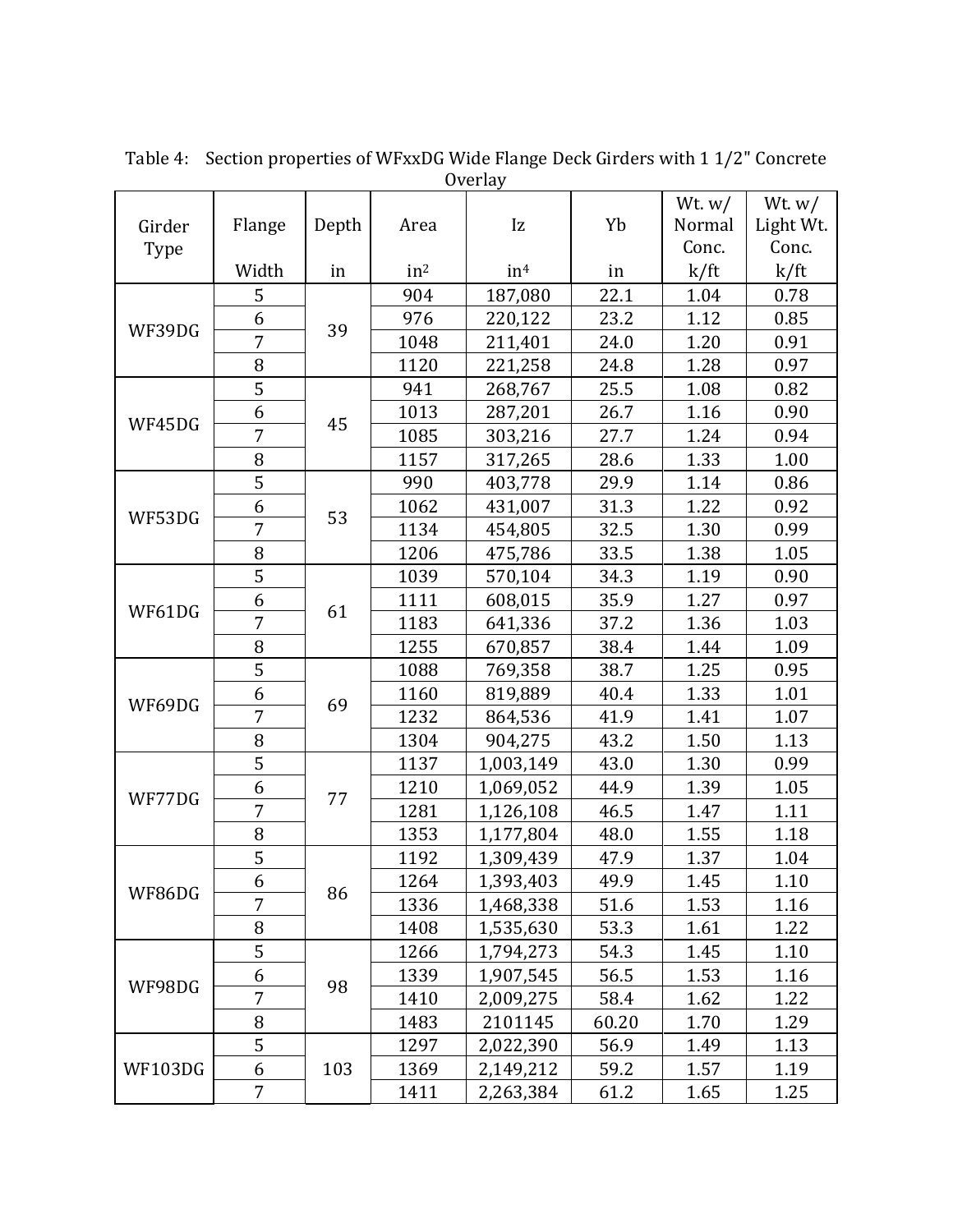| - | $\sim$<br>∸<br>ᆂᇦᆇᇦ | <b>7366,</b><br>$-0001 + 1$ | ,,,,,<br>----- | $ -$<br>--<br>$\sim$ | ______ |
|---|---------------------|-----------------------------|----------------|----------------------|--------|
|   |                     |                             |                |                      |        |

| Table 5: |  | Span Capability of WFxxDG Wide Flange Deck Girders with 1 1/2"       |  |
|----------|--|----------------------------------------------------------------------|--|
|          |  | Concrete Overlay. Lightweight Concrete W/Normal Weight Concrete Deck |  |
|          |  |                                                                      |  |

| Girder  | Girder            | <b>CL</b> Bearing |          | Deck      |               |
|---------|-------------------|-------------------|----------|-----------|---------------|
| Type    | Spacing           | to CL             | "A" Dim. | Thickness | Shipping      |
|         | (f <sup>t</sup> ) | Bearing (ft)      | (in)     | (in)      | Weight (kips) |
|         | 5                 | 105               | 6.75     | 11/2      | 85            |
| WF39DG  | 6                 | 115               | 7.50     | 11/2      | 100           |
|         | 7                 | 105               | 7.50     | 11/2      | 98            |
|         | 8                 | 100               | 7.25     | 11/2      | 100           |
|         | 5                 | 130               | 7.25     | 11/2      | 108           |
| WF45DG  | 6                 | 130               | 7.50     | 11/2      | 117           |
|         | 7                 | 120               | 7.75     | 11/2      | 116           |
|         | 8                 | 115               | 7.75     | 11/2      | 118           |
|         | 5                 | 155               | 6.00     | 11/2      | 136           |
|         | 6                 | 150               | 7.50     | 11/2      | 141           |
| WF53DG  | 7                 | 140               | 7.75     | 11/2      | 141           |
|         | 8                 | 130               | 7.75     | 11/2      | 139           |
|         | 5                 | 180               | 6.25     | 11/2      | 165           |
| WF61DG  | 6                 | 170               | 7.00     | 11/2      | 167           |
|         | 7                 | 155               | 7.75     | 11/2      | 162           |
|         | 8                 | 145               | 7.75     | 11/2      | 161           |
|         | 5                 | 200               | 5.50     | 11/2      | 192           |
| WF69DG  | 6                 | 190               | 6.50     | 11/2      | 194           |
|         | 7                 | 175               | 7.75     | 11/2      | 190           |
|         | 8                 | 160               | 7.75     | 11/2      | 184           |
|         | 5                 | 220               | 5.00     | 11/2      | 220           |
| WF77DG  | 6                 | 210               | 6.00     | 11/2      | 223           |
|         | 7                 | 190               | 7.50     | 11/2      | 214           |
|         | 8                 | 180               | 8.00     | 11/2      | 214           |
|         | 5                 | 230               | 4.25     | 11/2      | 241           |
| WF86DG  | 6                 | 220               | 5.75     | 11/2      | 245           |
|         | 7                 | 205               | 7.00     | 11/2      | 241           |
|         | 8                 | 190               | 7.75     | 11/2      | 234           |
|         | 5                 | 210               | 4.75     | 11/2      | 234           |
|         | 6                 | 220               | 5.25     | 11/2      | 259           |
| WF98DG  | 7                 | 215               | 6.75     | 11/2      | 267           |
|         | 8                 | 200               | 7.50     | 11/2      | 261           |
|         | 5                 | 205               | 4.25     | 11/2      | 234           |
|         | 6                 | 215               | 5.50     | 11/2      | 259           |
| WF103DG | 7                 | 210               | 6.50     | 11/2      | 266           |
|         | 8                 | 200               | 7.25     | 11/2      | 266           |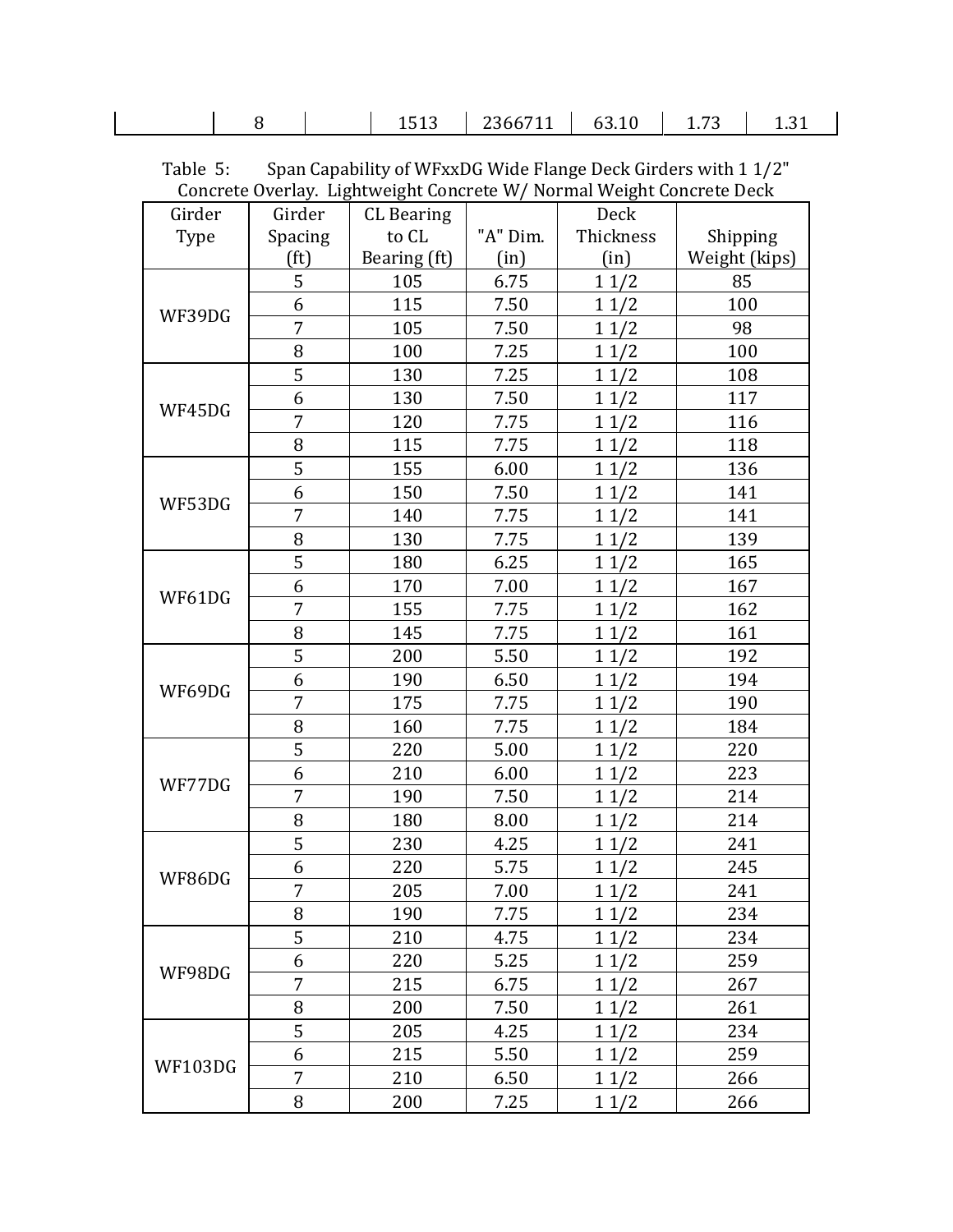| Girder         | Girder            | <b>CL</b> Bearing |          |                | Shipping |
|----------------|-------------------|-------------------|----------|----------------|----------|
| Type           | Spacing           | to CL             | "A" Dim. | Deck           | Weight   |
|                | (f <sup>t</sup> ) | Bearing (ft)      | (in)     | Thickness (in) | (kips)   |
|                | $\overline{5}$    | 115               | 5.25     | 11/2           | 122      |
| WF39DG         | 6                 | 110               | 5.50     | 11/2           | 126      |
|                | 7                 | 100               | 5.50     | 11/2           | 123      |
|                | 8                 | 100               | 5.75     | 11/2           | 131      |
|                | $\overline{5}$    | 130               | 5.25     | 11/2           | 143      |
| WF45DG         | 6                 | 125               | 5.50     | 11/2           | 148      |
|                | $\overline{7}$    | 115               | 5.75     | 11/2           | 146      |
|                | 8                 | 105               | 5.50     | 11/2           | 142      |
|                | 5                 | 145               | 5.00     | 11/2           | 167      |
|                | 6                 | 140               | 5.25     | 11/2           | 173      |
| WF53DG         | $\overline{7}$    | 130               | 5.75     | 11/2           | 172      |
|                | 8                 | 125               | 5.75     | 11/2           | 176      |
|                | 5                 | 160               | 5.00     | 11/2           | 193      |
|                | 6                 | 155               | 5.25     | 11/2           | 200      |
| WF61DG         | 7                 | 145               | 5.50     | 11/2           | 200      |
|                | 8                 | 135               | 5.50     | 11/2           | 198      |
|                | $\overline{5}$    | 170               | 5.00     | 11/2           | 215      |
| WF69DG         | 6                 | 165               | 5.00     | 11/2           | 223      |
|                | $\overline{7}$    | 155               | 5.50     | 11/2           | 222      |
|                | 8                 | 150               | 5.75     | 11/2           | 228      |
|                | $\overline{5}$    | 185               | 5.00     | 11/2           | 244      |
| WF77DG         | 6                 | 180               | 5.25     | 11/2           | 253      |
|                | $\overline{7}$    | 175               | 5.00     | 11/2           | 261      |
|                | 8                 | 165               | 5.50     | 11/2           | 260      |
|                | $\overline{5}$    | 195               | 4.50     | 11/2           | 270      |
| WF86DG         | 6                 | 180               | 4.75     | 11/2           | 264      |
|                | $\overline{7}$    | 170               | 4.50     | 11/2           | 264      |
|                | 8                 | 160               | 4.75     | 11/2           | 262      |
|                | $\overline{5}$    | 180               | 3.25     | 11/2           | 265      |
|                | 6                 | 170               | 4.00     | 11/2           | 265      |
| WF98DG         | 7                 | 160               | 4.25     | 11/2           | 263      |
|                | 8                 | 155               | 4.50     | 11/2           | 268      |
|                | 5                 | 175               | 4.00     | 11/2           | 264      |
| <b>WF103DG</b> | 6                 | 165               | 3.50     | 11/2           | 263      |
|                | 7                 | 160               | 4.25     | 11/2           | 269      |
|                | 8                 | 150               | 4.50     | 11/2           | 264      |

Table 6: Span Capability of WFxxDG Wide Flange Deck Girders with 1 1/2" Concrete Overlay - Normal Weight Concrete Girder and Deck